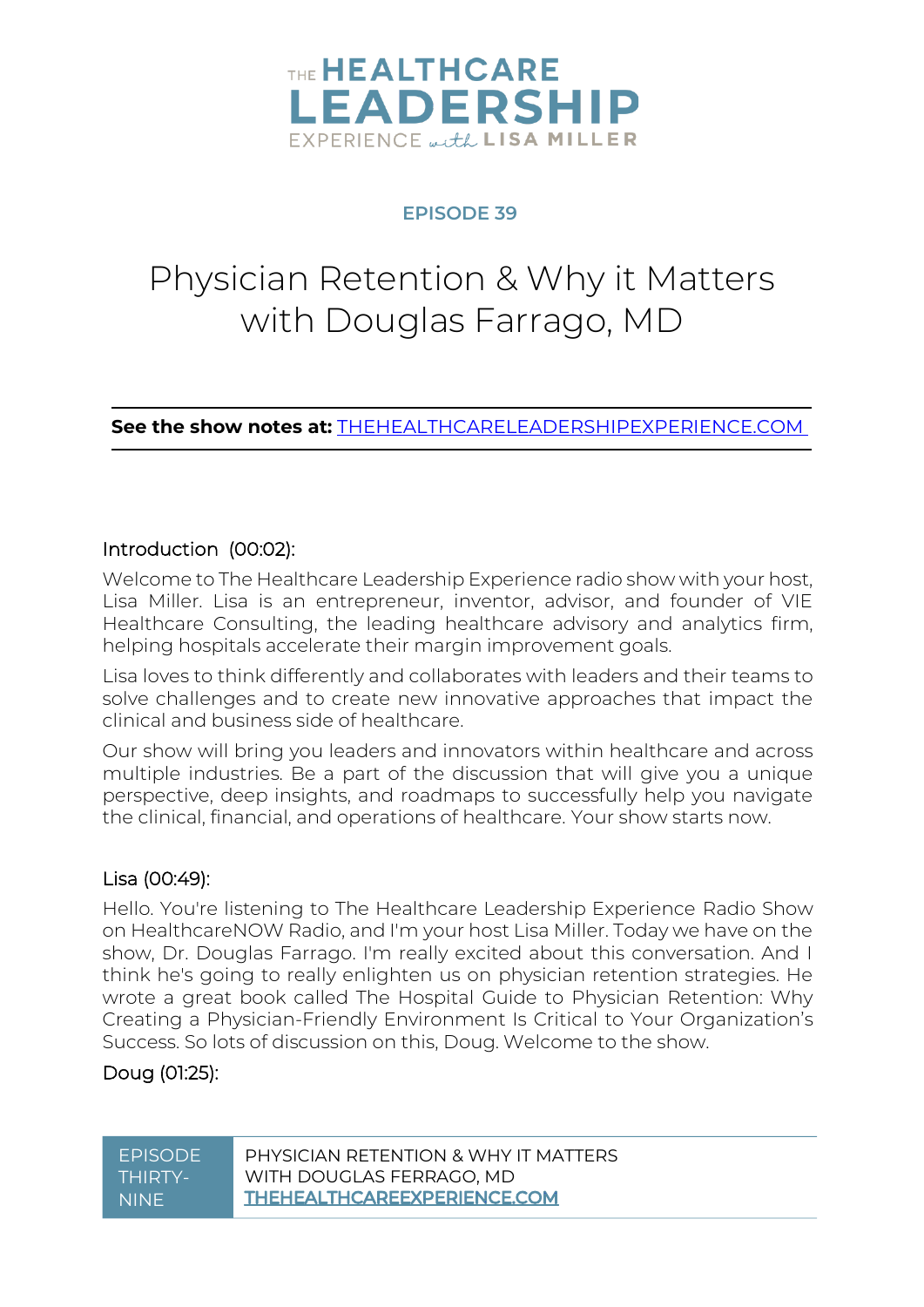

Hey, thank you. I appreciate you having me.

# Lisa (01:27):

So can you give our audience some background on you, a little bit about your career. And you have such a diverse background, you're entrepreneurial, you're an author, speaker, inventor. I would love for you to give everyone a background on you.

# Doug (01:42):

I'll just give a quick background. I'm almost 57. I've been in medicine for 30 years, I've retired from clinical medicine at age 55. I've worked for two different hospitals for 15 years up at Maine at one point and then I did the direct primary care. And I'm one of the people that really pushed that to be independent. Yes, I have invented what's called the knee saver cryo helmet. I've written 7 books now and I do MedicalSpeakers.com. You'll see me, I do talks.

# Doug (02:08):

This one was important for me to get this book out because I went into direct primary care to have autonomy and an agency back. But I left a lot of doctors behind, and I've been studying this thing for 10 years after I left those hospitals, well, actually more now, that they're losing doctors and they keep worrying about recruiting and they're not worried about the holes in their bucket. They just keep trying to fill the water up on. If you don't patch those holes in that bucket by retention, it makes no sense. And it costs half a million dollars to replace a doctor at least and there's so many reasons why that is. So I jumped on this and I just realized no one's doing this, no one really is doing this. So I spent a lot of time and that's why this book has gotten popular, both positive and negative.

#### Lisa (02:53):

Yeah, I can imagine you probably have both ends of the coins. Sometimes speaking the truth, people don't always like that. But I agree that physician retention is so key and it's going to be an interesting discussion because there's two sides, it's the administrators, it's also the different department leaders. But the physicians really have such a big part of the organization's success. So can you give us a quick summary of the book and just an overview,

| <b>FPISODE</b> | PHYSICIAN RETENTION & WHY IT MATTERS |
|----------------|--------------------------------------|
| THIRTY-        | WITH DOUGLAS FERRAGO, MD             |
| 'NINF :        | <b>THEHEALTHCAREEXPERIENCE.COM</b>   |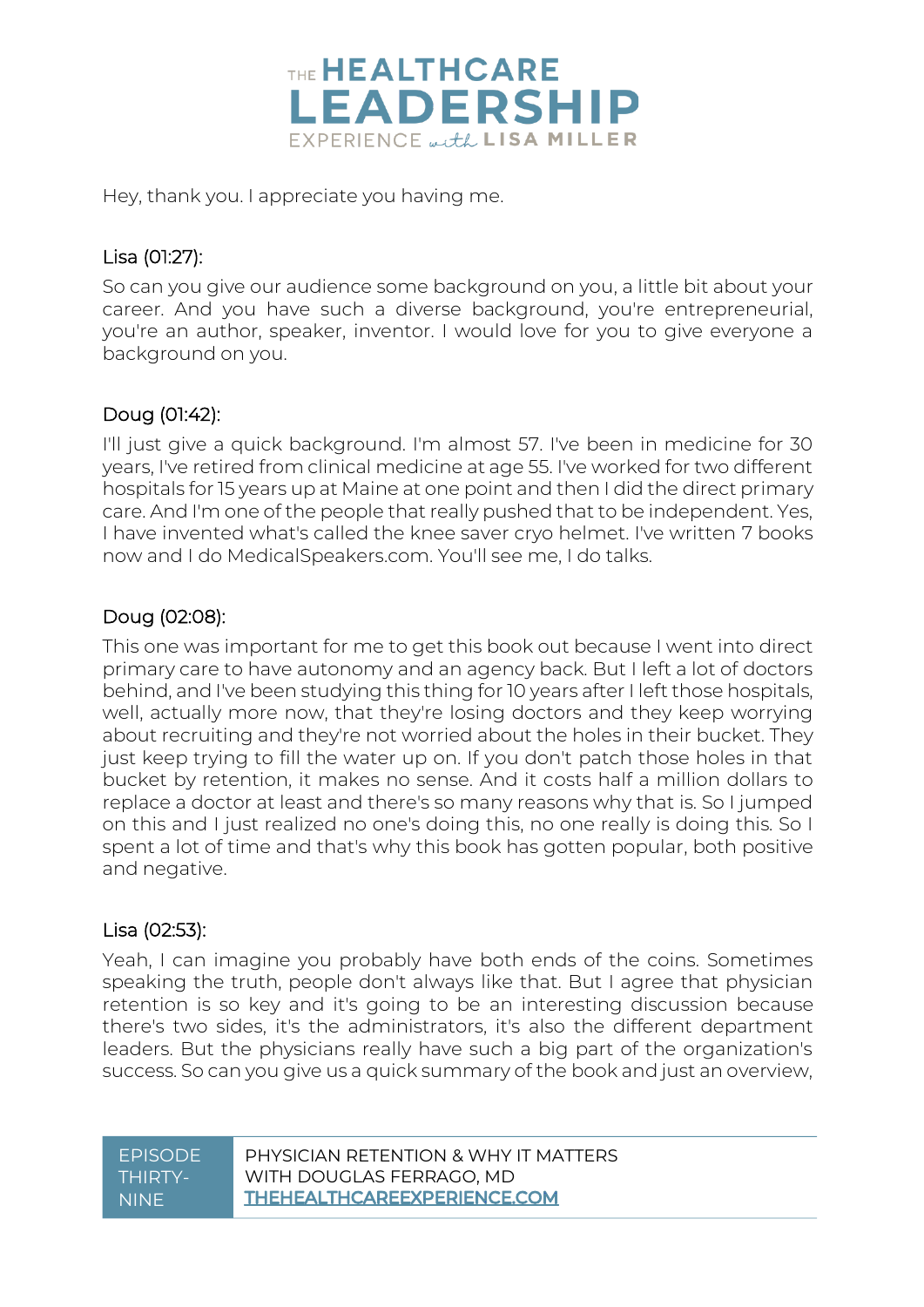

the summary, the basic message of the book, what someone would learn as they read through your guide?

# Doug (03:26):

Sure. I mean, listen, basically we all know there's a worker and physician shortage. I explain why physicians are burning out — they're quitting, they're retiring, there is doctor suicide per day. Now I'm not trying to point fingers at any one situation, but that's an issue. If you understand that, you have to understand some of the other reasons doctors are leaving. I try to point that out from a physician point of view. And I point out in my book that I'm like the Frank Abagnale. If you remember the movie Catch Me If You Can by Spielberg with DiCaprio. And he was the guy always passing in false check. And they realize the government, they just hire this guy because he knows all the background stuff. Well, I know what's going on because I've been on every committee, I've been in every leadership thing. I've practiced leadership, all the parts of the organization, as well as the physician point of view. So I know that point.

# Doug (04:14):

So I try to explain why physicians are where they're at, how come they don't trust consultants, how come they having some problems with administrators, how come they have problems with the job itself to show why this is important for people to understand. And then I try to explain that recruitment is not retention, they're different. You can't just keep recruiting — you have to have something to keep doctors happy. Great leaders create great environments. And so if you have a great environment, and I've seen this, doctors are happier, they'll stay, and they'll recruit other doctors for you and they also keep your patients happy. The reverse is true. And I've seen that as well in one hospital where we used to recruit other doctors because we loved working there and then things changed and people left. And so I explain all that.

#### Doug (04:58):

And then the second part is actual items, which we can go through later, of things that hospitals can do. But I think it's important, if you don't have a physician retention program, new hospital executives out there, great, you don't have to have one. But if you're losing doctors, a good hospital is going to have a great one and those doctors are going to go to that hospital. And doctors are talking more and more and there's validated tools that just to be

| <b>FPISODE</b> | PHYSICIAN RETENTION & WHY IT MATTERS |
|----------------|--------------------------------------|
| THIRTY-        | WITH DOUGLAS FERRAGO, MD             |
| <b>NINF</b>    | <b>THEHEALTHCAREEXPERIENCE.COM</b>   |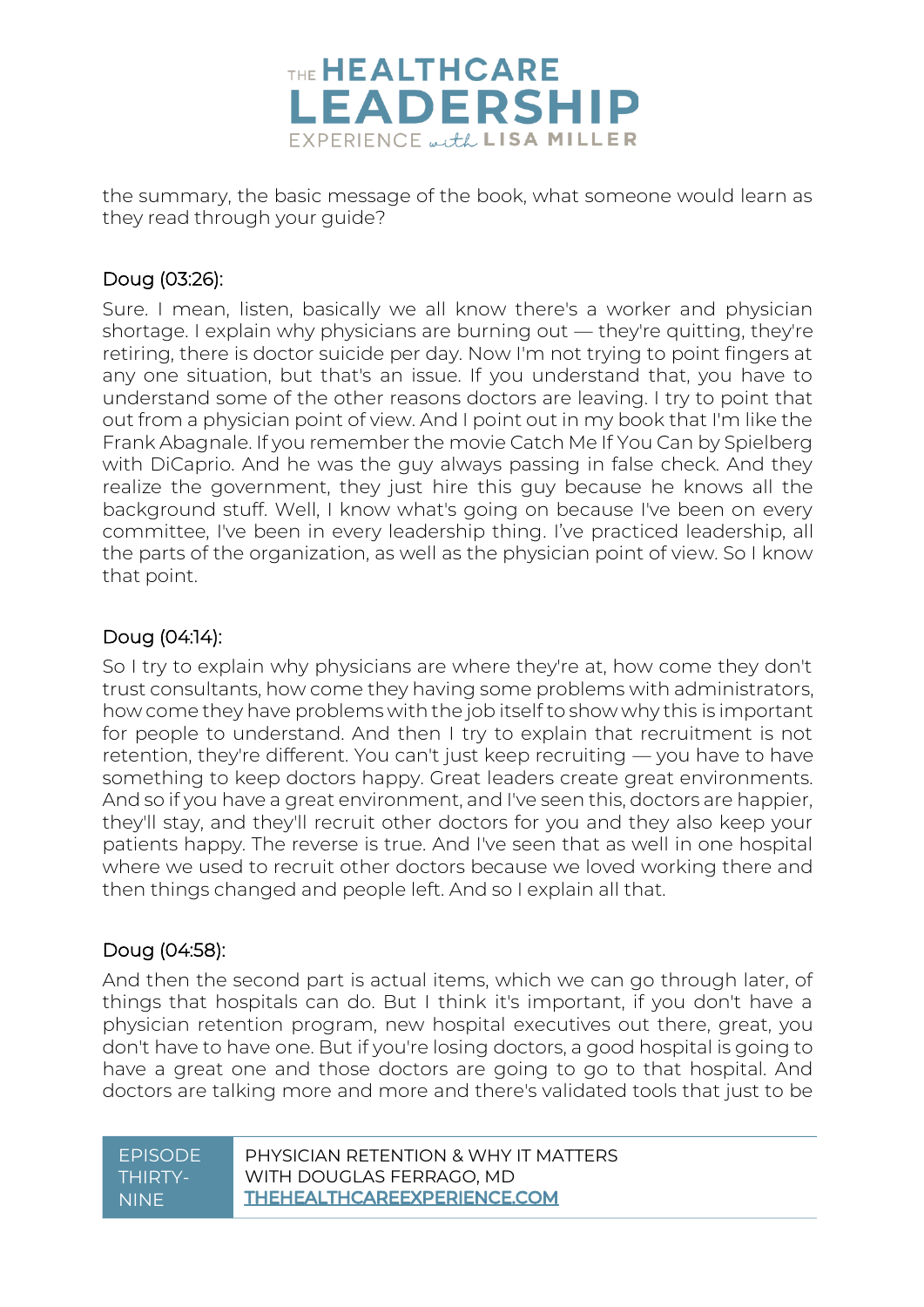

asking, for example, what's your NPS score, Net Promoter Score, to see if you're actually a physician-friendly hospital. So I think if you ignore this, it's at your own peril.

#### Lisa (05:30):

So I really want to jump into your specifics. I want to start with your definition of what a great environment is. What does a physician consider a great hospital environment?

#### Doug (05:41):

Well, it's a tough one, so that's a lot of confounding variables. So first example, can you analyze and say, is it physician friendly? Well, how do you define physician friendly? Well, I use what's called the Net Promoter Score in the book as a validated tool. It has to be done by a third party. And if you asked doctors, would they recommend this hospital for another colleague to work at? That's it, one question. Because doctors freaking hate surveys and they hate going to too many committees and asked to be too many things. So one question, and that's a validated tool. And if you get a certain score, you would see if your hospital actually is physician friendly.

# Doug (06:16):

Now, tech companies will be positive 50 and most healthcare companies are minus 20. So it looks like physician-led organizations are plus 20. So there's a way to do that as a validated tool. That's just one way to see if you're physician friendly. Now, there's variables, in my opinion, what would make things better. But I can tell you that happy doctors stay and how do you get a doctor to be happy? If a doctor feels that he's valued, that he has meaning in his work, meaningful relationships with his patients and his colleagues, that's an important thing right there to make them happy.

#### Lisa (06:49):

So as you're consulting or working with hospitals on creating a physicianfriendly and environment and working on the version of a Net Promoter Score, how are you helping hospitals that make the shift, right? So there's variables on what a great environment is, it's true people have to be valued, they have to have meaningful relationships. Those things are very universally true. Do

| <b>FPISODE</b> | PHYSICIAN RETENTION & WHY IT MATTERS |
|----------------|--------------------------------------|
| THIRTY-        | WITH DOUGLAS FERRAGO, MD             |
| NINE.          | <b>THEHEALTHCAREEXPERIENCE.COM</b>   |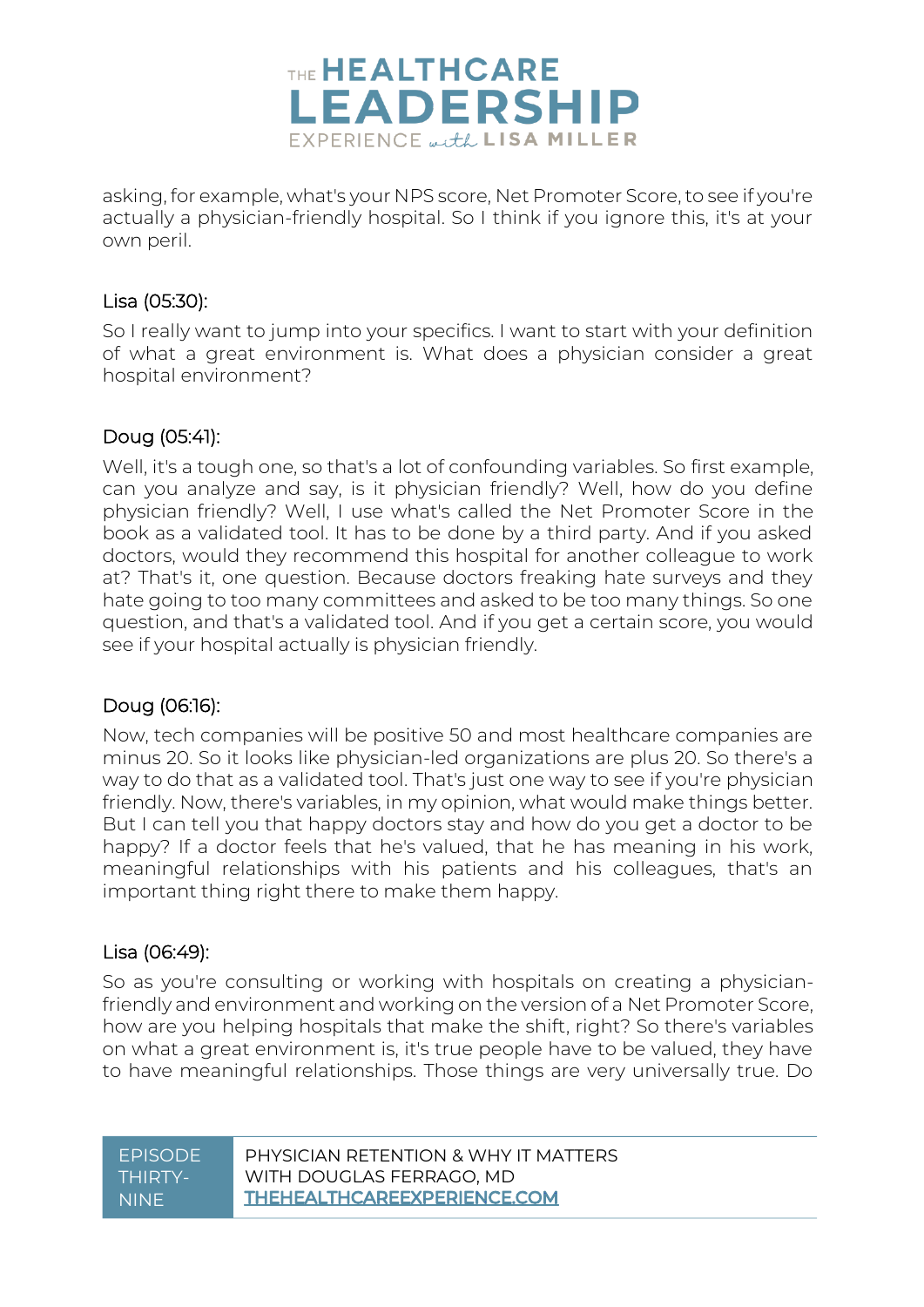

you think there are specific issues with physicians though that administrators and physicians don't see eye to eye on? Are there certain things that really get physicians saying, "This is not a physician-friendly environment?"

#### Doug (07:29):

Well, there's some easy mistakes and then there is things that have to be evaluated. I think you have to have a good consultant, and I put this in the book. And this is not easy because physicians just don't trust consultants. I've been through some amazing experiences, doctors just don't. Now, I'm not saying every doctor and I'm not saying every consultant, but I can tell you that there are easy things, actual items right off the bat. Do you want to analyze whether your place is physician-friendly or not? If you want to take that on, we can do that and find you what your score is to see if they have a problem or not. Maybe it's perfect, why would you need to prove something if it's not broken?

#### Doug (08:02):

But the things that are happening now doctors' day is ignored in 50% of most hospital organizations. There's no doctors' lounge, doctors would be called providers, and doctors are being replaced and they've been told that we can just replace you. And that this doesn't even make sense. This battle with administration and doctors, if you look at organizations that they know what tech is going through right now, they're doing anything. They're having, not that this should happen in hospitals, but you'll read articles, "Oh, we have a bar for after work, we have catered lunches and everything else." And this is for a guy coming out of college in tech.

#### Doug (08:36):

These are physicians, don't even have a lounge, don't feel respected it and feel devalued. I'm not pointing fingers saying you administrators are all evil and that's the problem I'm getting, I guess, and pushback. I understand the healthcare system is broken, a lot of these things have happened. So I'm not trying to say you, you, you. What I'm saying is here's what you can do, it's not going to fix everything, but you may want to acknowledge doctor's day in some type of event, you may want to have a doctor's lounge, you may want to get a physician liaison. Those things are really going to help. And then there's tons of other things that I do mention in the book.

| <b>FPISODE</b> | PHYSICIAN RETENTION & WHY IT MATTERS |
|----------------|--------------------------------------|
| THIRTY-        | WITH DOUGLAS FERRAGO, MD             |
| ' NINF.        | <b>THEHEALTHCAREEXPERIENCE.COM</b>   |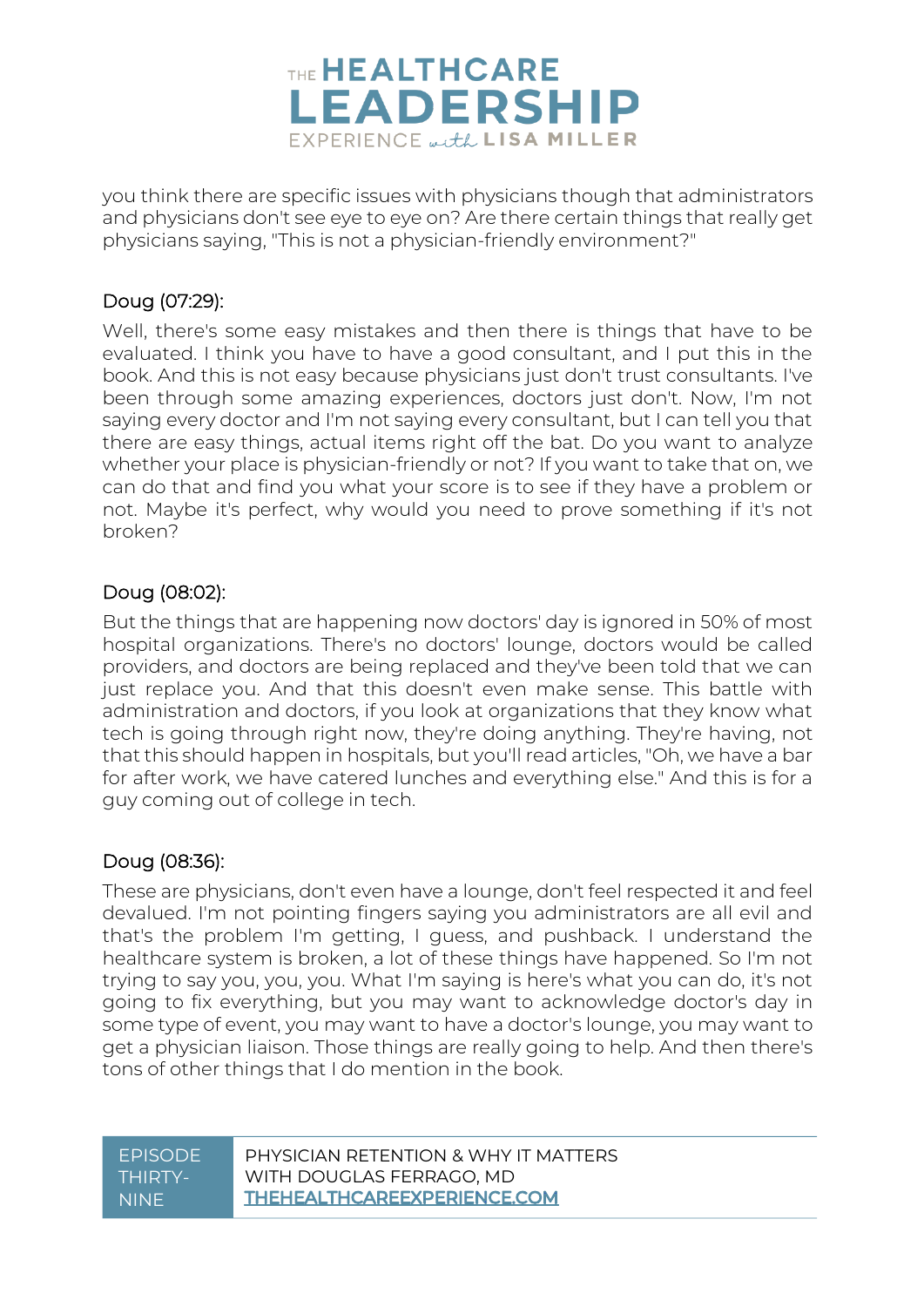

#### Lisa (09:07):

Yeah, I absolutely agree with you. I think that we need to have a fantastic doctor's lounge and really treat physicians in such a way that they do feel valued and those extras do matter. And even just the amount of pressure and the amount of patient load. Just even with COVID, we've got to think outside the box in how we care for physicians and clinicians, the nursing and the other clinical staff.

#### Doug (09:34):

I think they all need to be like that, I agree. And I try to make in the book that. But there is a distinction, physicians who lost their whole youth to education and training coming out in their 30s have aged very quickly in life. So there is a stratification. And I'm not trying to stroke doctors' egos because there's a lot of doctors who are jerks and think they're God still, but I think it's a lot less. I just think that there has to be, if you don't feel that the leadership should be the physicians in your hospital, I think you're going to have a problem. And if you're not doing what you can to keep them there so they are enjoying and working there, then you're going to have a problem that it's again at your own peril.

# Lisa (10:11):

I absolutely agree. So I have an interesting perspective from my own consulting practice. And we have to work with doctors quite a bit. And we get a little different response because we do understand their role and we are very data driven, collaborative, discussion driven, giving them ideas is part of this strategy, we need them, and we get a different result. So in your experience, let's say there's some kind of initiative, a margin-improvement initiative, it could be any kind of financial initiative, I think this is also the sticking point with some physicians, whether they're being asked to change something or sit in meetings or make some decisions, do you find that that's a tough area for physicians to be in?

#### Doug (11:00):

100%. You remember all we want to do is treat patients and get them better. So the financial piece, we tend to, if you're not owning your own practice, ignore. In a doctor's mind, he's going to go or she's going to go to that meeting and hear about grinding out different data to get more metrics so the

| <b>FPISODE</b> | PHYSICIAN RETENTION & WHY IT MATTERS |
|----------------|--------------------------------------|
| THIRTY-        | WITH DOUGLAS FERRAGO, MD             |
| <b>NINE</b>    | <b>THEHEALTHCAREEXPERIENCE.COM</b>   |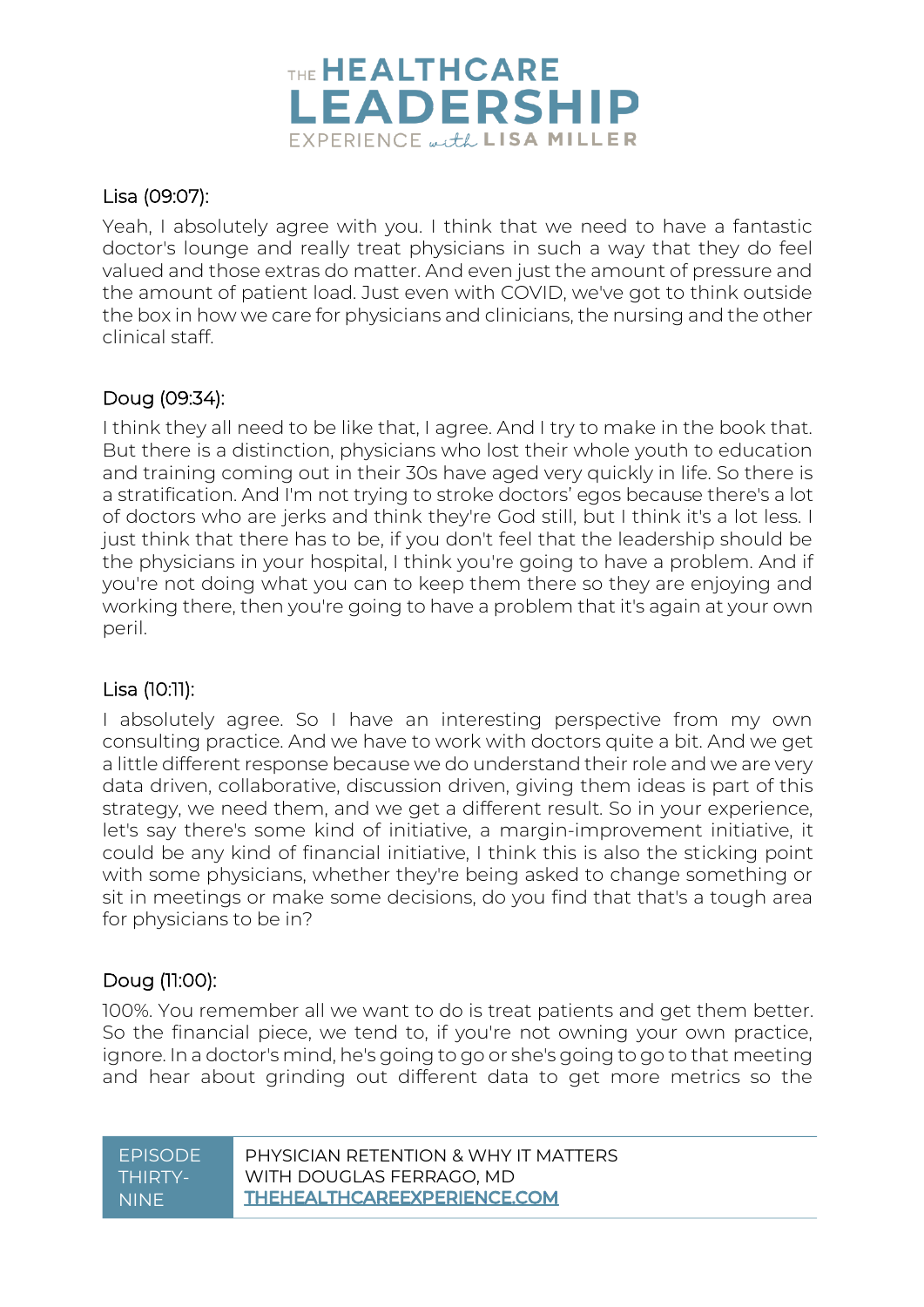

government could pay a little bit more. And you're like, "I just want to blow my brains up, I just want to go see patients." So, is it right or wrong? It doesn't matter, I'm just telling you that perspective.

#### Doug (11:30):

So if you have to keep in mind you're taking their time away from seeing patients for improvements that may not help. Now, if it was an improvement system or a plan that maybe you do with your consulting to streamline and make their office work smoother so they can have more time with patients, they're all in, they'll buy in on that. If it's about the government's going to give an extra 1% if we do this, this, and this, which is extra work for you, so come on guys, you can do this, yeah, we're not doing that. I'm just going to tell you what we think.

#### Lisa (11:59):

Actually I love the point you made, helping the physicians on a processimprovement, helping them to see patients or to make the flow better than the physicians are in. And I love that, I think that's important because our job, administrator's job, is to make that flow, to make that care process smoother and easier, right?

# Doug (12:18):

Correct.

#### Lisa (12:19):

So I agree. What happens when it's not the 1% more, they're looking at patient satisfaction scores or whatever the case may be? What if it's where these are physician-driven preference items. Because physicians drive a lot of the choices for costs. What's your take on how an administrator or how we should be speaking to physicians? An example might be, let's say an orthopedic physician and looking at their implant costs and not changing the way they do their surgeries or asking them to change the implants, but maybe being on board because the administrators have benchmark pricing and they pay more. Now they've got a relationship with the vendors and now you're asking doctors to be in the middle, you know? How do physicians feel about the cost

| <b>FPISODE</b> | PHYSICIAN RETENTION & WHY IT MATTERS |
|----------------|--------------------------------------|
| THIRTY-        | WITH DOUGLAS FERRAGO, MD             |
| <b>NINE</b>    | <b>THEHEALTHCAREEXPERIENCE.COM</b>   |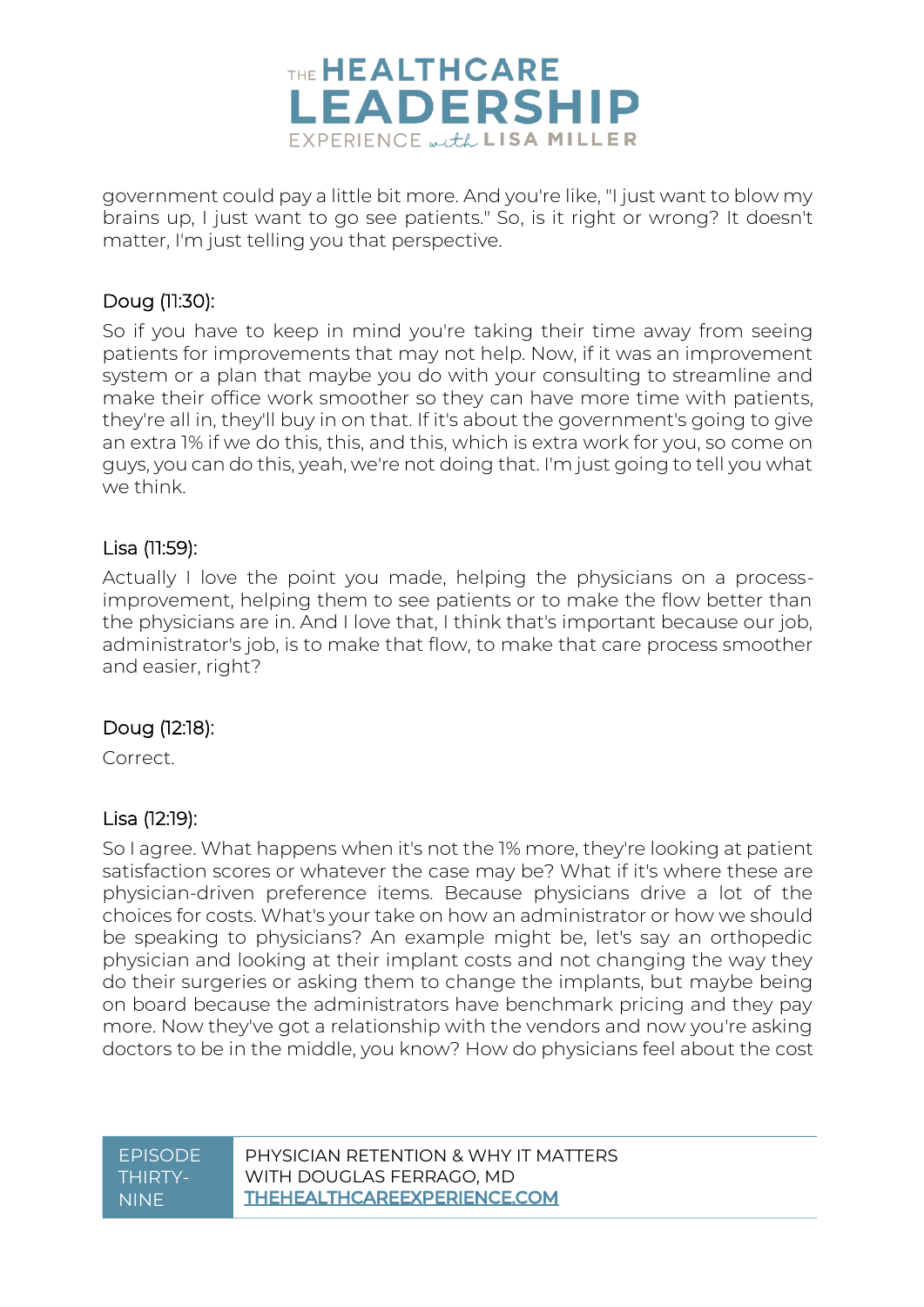

conversation that doesn't require changing practice, but maybe put some in an uncomfortable position?

# Doug (13:14):

Well, if you look at it through their lens, our lens, it's always like, "Okay, patient care is first." If I'm an orthopedist and I'm not, I'm a family doctor, but if I was comfortable with X, Y, Z implant and I've used it 1,000 times and now you can do another one cheaper that the organization wants to use, cheaper but I've never used that product. So you have to see from their perspective that there'll be pushback. That's that kind of thing that you would get from doctors. The lens is always the same. It's not about, "Hey, heck you're not paying anymore." It's like, "Okay, I want my patient care to have better visits, quality visits, longer visits and so I can do the job that I always want to do." And if you're taking away from that with bureaucratic drag, then I don't like it.

# Lisa (13:54):

I completely understand that. The hospitals have to be sensitive to physician's time. I think that not changing a physician preference but maybe engaging them. Let's say as a primary care, you were probably ordered lab test. And maybe not changing the way you ordered test or what you ordered, but maybe engaging you in the support of those vendors that really a lot of the physicians have relationships with. And so I think it becomes challenging for the administrators sometimes because they're the outsider in that relationship.

# Doug (14:27):

I 100% agree. I don't think I could ever be an administrator. I have great friends that are CEOs, I have people that probably have put out hits on me that CEOs. So I have it both ways that I kinda understand that I can't walk in those shoes. And I think that's part of... If you had a physician retention program, part of that, I think a physician liaison would help in a lot of the stuff. And I do think the committees that have done right, and I think you have to pared them down, but they have to be done right, would really help because if doctors have some agency in control and felt heard, and that's the key. I give examples in my book over and over again where doctors just don't feel heard or even recognized.

| EPISODE. | PHYSICIAN RETENTION & WHY IT MATTERS |
|----------|--------------------------------------|
| THIRTY-  | WITH DOUGLAS FERRAGO, MD             |
| NINE.    | <b>THEHEALTHCAREEXPERIENCE.COM</b>   |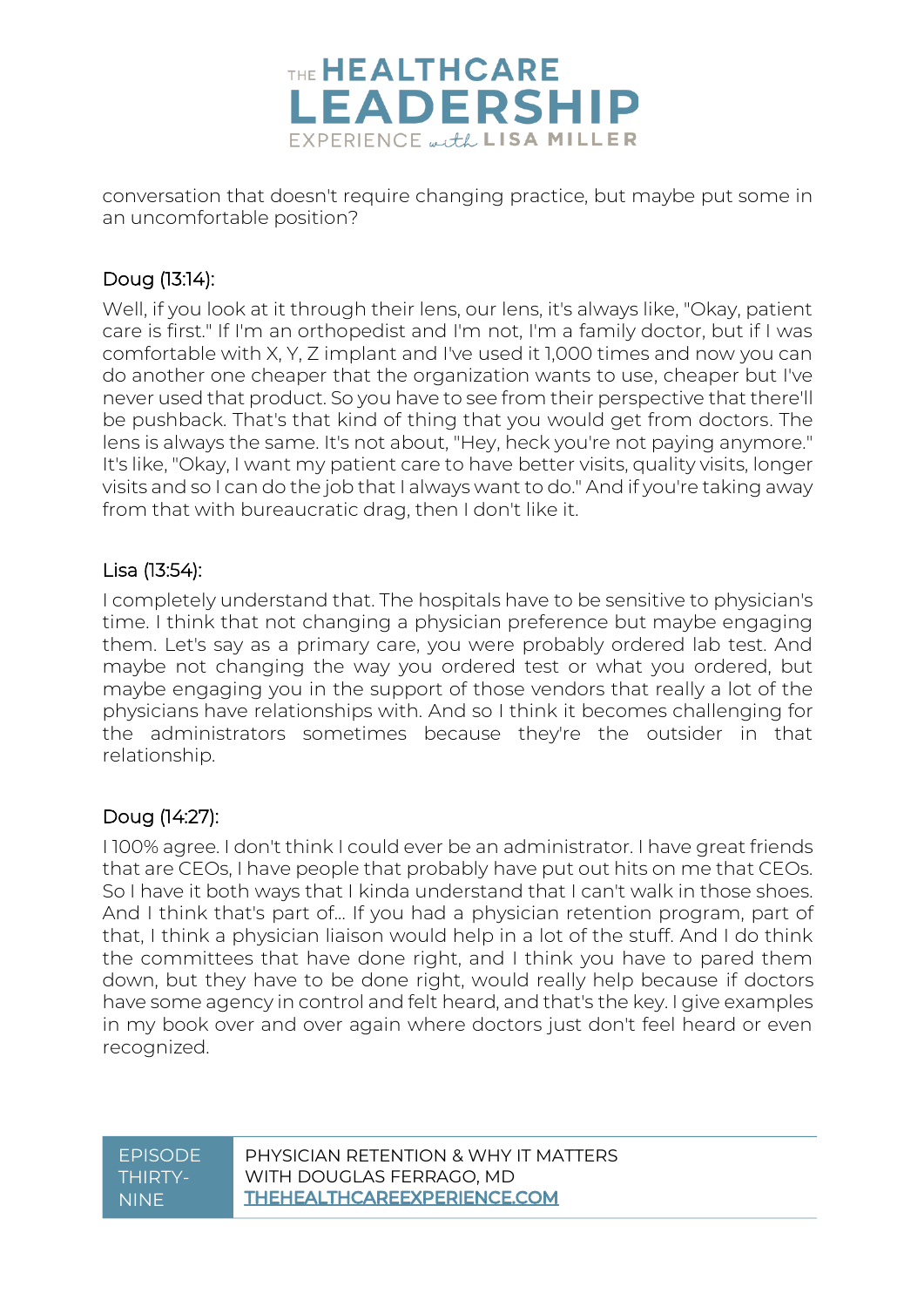

# Doug (15:07):

I put an example in my book, I remember one from one hospital to the other and the CEO hugged me and that we brought our patients over, it was fantastic. Six months or a year later, I went to a restaurant, and I sat right next to him and he didn't recognize me, didn't know who I was. So, okay, that sits well with me, not at all. So that's a very simple thing. Hey, how about knowing who I am? And so there are some things that you can do that are not being done.

#### Doug (15:30):

So when I put my book out, I sent advanced copies to a lot of administrators, I got some horrific feedback. And I'm not really sure why because the bottom line is, I truly want to help the physician work environment, which would help you. I'm biased, I mentioned that in the book. I'm pro-physician, I get that, that's my perspective. But a better work environment keeps doctors and saves you lots of money. So I'm not really sure why there was some people that were so bothered. Either they were in denial of the problem or maybe they think it's a doctor issue, you need to be more resilient, which doctors off, or maybe there's some contempt for doctors and they feel it can be replaced. But the bottom line is, you going to have to get along. And you may want to think about this because every other industry thinks about retention all the time. I'm not really sure why there's no programs in medicine doing this.

# Lisa (16:16):

I absolutely agree. Can we talk about what you would consider is a great physician liaison strategy?

# Doug (16:24):

I think what I had when I first started, this is how simple it is, I can't even tell you, this'll be laughable to an audience. I think physicians can be simple creatures. So when I first started, there was a doctor's lounge in this one hospital, which was nice. And it was doctors only, which I think was important. There was fresh coffee and biscotti there, which one of the things the physician liaison, which was an ex-nurse got. And then she also did other of things, got us our jackets, any little things we needed for the office. She was the one person not dealing with salaries or negotiations or major issues, but those small things that you know you can contact. And she was a great person,

| <b>FPISODE</b> | PHYSICIAN RETENTION & WHY IT MATTERS |
|----------------|--------------------------------------|
| THIRTY-        | WITH DOUGLAS FERRAGO, MD             |
| <b>NINE</b>    | <b>THEHEALTHCAREEXPERIENCE.COM</b>   |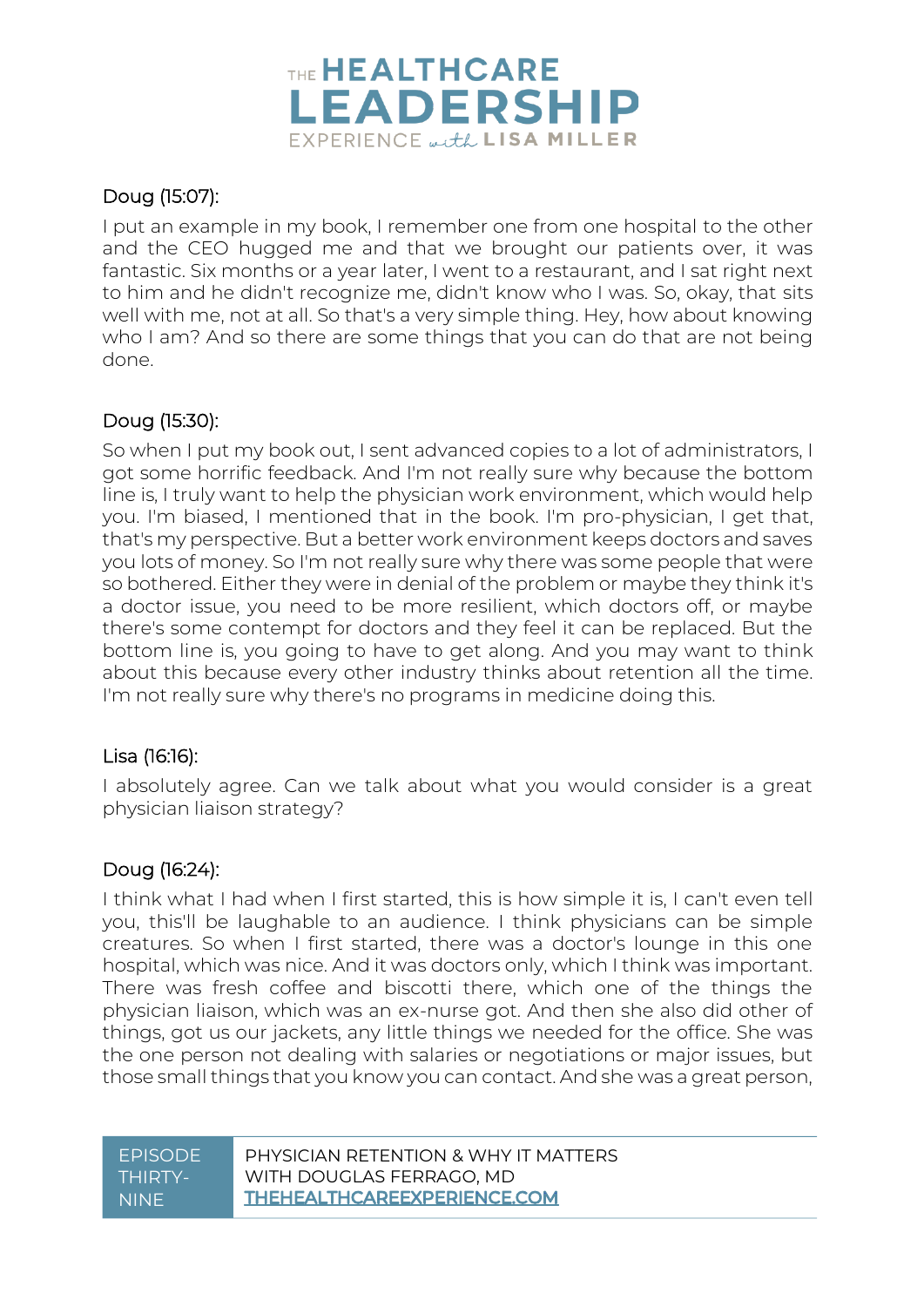

her name was Jane and she was just wonderful. And that biscotti, that sticks with me today because we enjoyed where we worked, we felt valued, there was a community of physicians which physician liaison helped do with parties and things like that. We felt like we knew each other and then we just kept recruiting.

# Doug (17:23):

So I remember there was a third year resident, two of them that recruited me. I was a first year resident. And two years later, I went to work in this hospital. We ended up recruiting two more, then two more, then two more. We got them ten. We built their family practice department to compete against the other hospital across town and it just was phenomenal. And that goes back to the biscotti almost. The simple things, doing those simple things and having someone in charge of doing those simple things that you feel like, "Wow, it's really cool they do that." And we used to brag about. And if we brag about the hospital, you can't really give even a score how important that is. So a physician liaison would be that amongst other things, which I mentioned in my book. And I think it could be decided on what they do by physicians. But I do think you need someone to do that.

#### Lisa (18:08):

Absolutely. So right after our short break, I want to talk to you about your BCR strategy. And I'm going to tell you what that is.

If you're just tuning in, you're listening to The Healthcare Leadership Experience Radio Show on HealthcareNOW Radio. And I'm Lisa Miller, your host. Today, I'm joined with Doug Farrago, he is the author of 7 books. Today, we're talking about his most recent book, The Hospital Guide to Physician Retention: Why Creating a Physician-Friendly Environment Is Critical to Your Organization's Success. This show was sponsored by VIE Healthcare, the leading healthcare advisory and analytics firm, helping hospitals accelerate their margin improvement goals since 1999. You can learn about VIE Healthcare at viehealthcare.com.

#### Lisa (18:52):

So Doug, I have it laid out, it's your BCR strategy, it's your biscotti community referral strategy. So you have this great thoughtful nurse, Jane, who has biscotti. And it could be anything, it could be something warm that you enjoy.

| <b>FPISODE</b> | PHYSICIAN RETENTION & WHY IT MATTERS |
|----------------|--------------------------------------|
| THIRTY-        | WITH DOUGLAS FERRAGO, MD             |
| 'NINF i        | <b>THEHEALTHCAREEXPERIENCE.COM</b>   |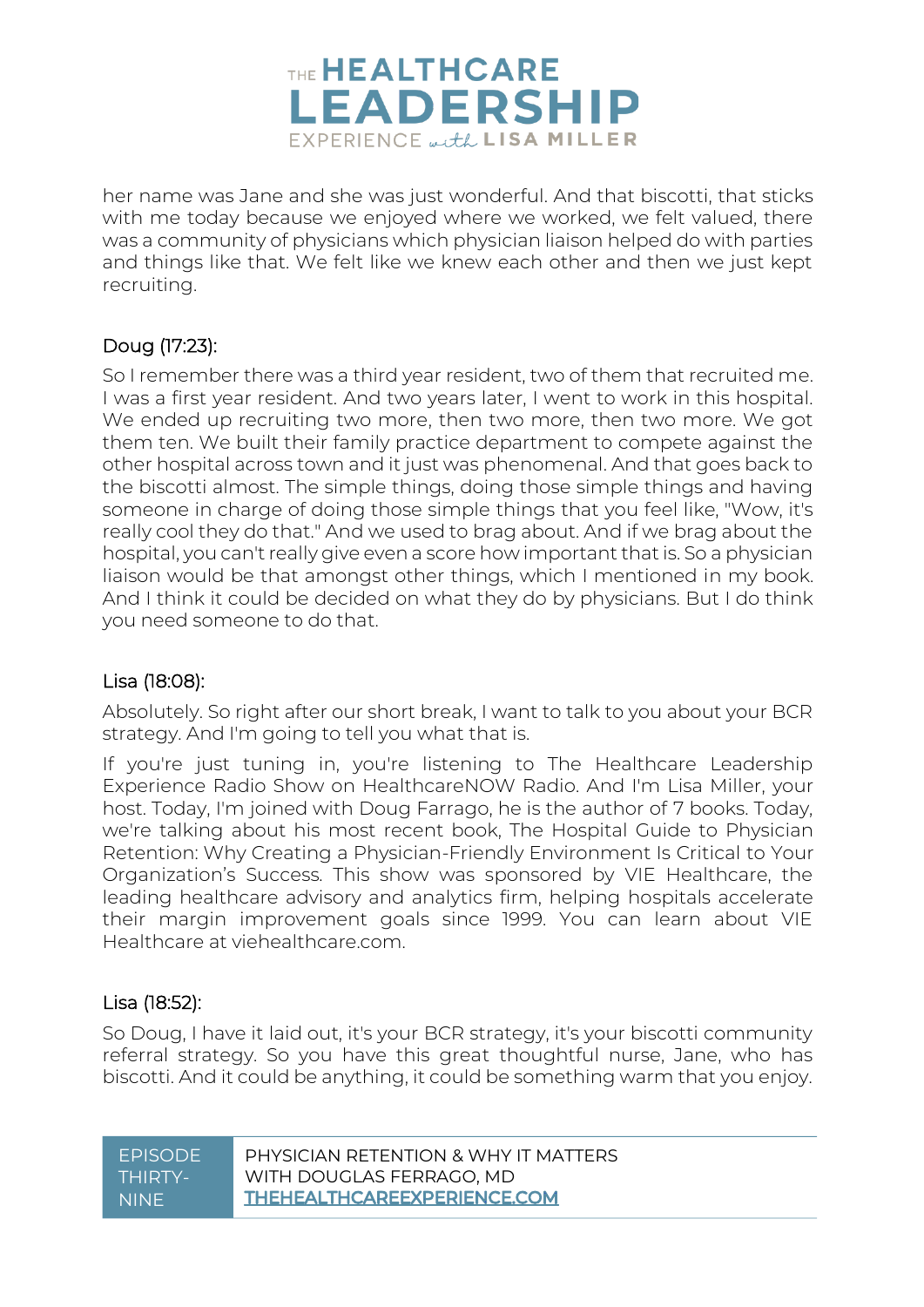

But I think what you said was pretty interesting, and it's about probably she created community, or the physicians created a community and there was an atmosphere, an enjoyable atmosphere. It was thoughtful, and as a result, you refer more physicians. Boy, if I was an administrator, that's the strategy I would be going after because... And like you made an example with tech companies, they have a retention strategy, but they also know that like people will attract like people. So you, that community were such a great referral strategy for new physicians, it's brilliant.

# Doug (19:47):

And it's true and it happens all the time, but the reverse happens too. If you don't care about doctors, we just can replace them, we'll find somebody else. The biggest thing is the denial thing. Ask a hospital or any organization, what's your physician retention rate? And they fudge those numbers all the time. I mentioned this in the book in an urgent care for a year and I'm like, "You guys are losing people all the time, what's going on?" "Oh no, our retention, we have an 8% turnover." And in one small urgent care, and I won't mention the chain, that was 80 doctors in a year, 80. So you guys are obviously, I'm not saying everybody, but this organization was obviously lying. So the bottom line is if you in denial of the problem and don't care, the reverse can be true.

# Doug (20:33):

Doctors are talking and they will talk bad about you online. And I just saw that recently about an organization in California. So it may be just horrifically explaining everything horrible about what's going on there. And it's like, do you want that out there? And so do you either go out there and find that doctor and fire him because he wrote it — or you say let's fix it. So you can get mad at me for writing this book. And I can I understand it, we all have egos, and I don't have an ego.

# Doug (21:01):

9 out of 10 administrators hate this book because the bottom line is I'm looking for that one. And I couldn't find an organization truly that works on physician retention, so I created now. I'm doing consulting and if you go to physicianretention.com, you can see that. And speaking on this subject, if you go to medicalspeakers.com, I'm there as well. But the bottom line is, no one was doing that. I'm like, "Someone's got to help this because it's so easy." Every

| <b>EPISODE</b> | PHYSICIAN RETENTION & WHY IT MATTERS |
|----------------|--------------------------------------|
| LTHIRTY-'      | WITH DOUGLAS FERRAGO, MD             |
| <b>NINF</b>    | <b>THEHEALTHCAREEXPERIENCE.COM</b>   |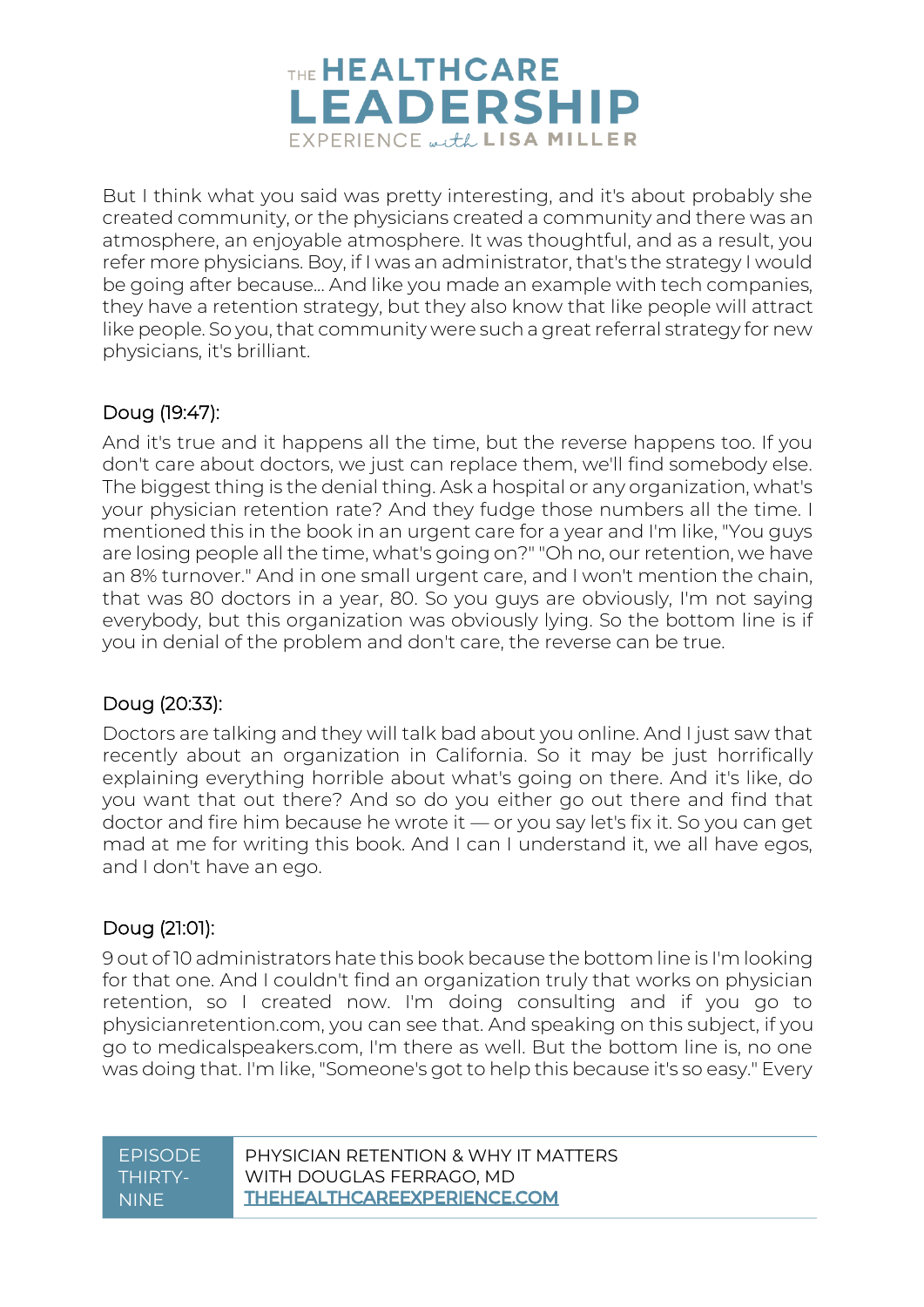

other business and industry does this. But for some reason we don't do it in medicine, we don't care, it makes no sense.

# Lisa (21:32):

So I have a couple of more questions for you. You mentioned earlier that you've been involved with physician-led organizations. Do you find, as you mentioned earlier, that they have a better Net Promoter Score? Do you find overall that if it's a physician-led organization that the physicians are happier?

# Doug (21:48):

So I'll break that down a little easier. Escaping the name of the author, it's in my book, of who started the Net Promoter Score, which is one of the most commonly used ways to see the quality of your organization. And so he has actually studied that and I just refer to those studies. Which is physician-led organizations are positive 20 and most hospitals are in the negative range, about a negative 19 I think. And that's in my book as well. Now, do I feel physician-led ones, doctors are happier. I'll tell you the most happy doctors I find or what I did in direct primary care is when I left primary care to open my own practice again and did a membership model where I was the boss and had agency and control over my lifestyle. And yes, there were was other issues that can burn you out. But I enjoyed medicine again because I had more time with patients and I felt I had a more meaningful relationship with patients.

# Doug (22:37):

So what I'm trying to bring back to those who are still stuck in the system, because everybody can't do this and I get that, is how do these doctors get that feeling again in the hospital if they work either as a specialty doctor or as a primary care doctor, how did they get the feeling that I was getting in direct primary care when I owned my own practice? And there are ways to do that. It's not easy, by the way, when you have so much bureaucratic drag. Not all by administrators, the government and insurance companies, which wanting to go in on that, cause so much extra work that doesn't help patient care. If we can eliminate that, we wouldn't have an issue in the industry. But that's why they are better because I think they have more agency over their life.

| PHYSICIAN RETENTION & WHY IT MATTERS |
|--------------------------------------|
| WITH DOUGLAS FERRAGO, MD             |
| <b>THEHEALTHCAREEXPERIENCE.COM</b>   |
|                                      |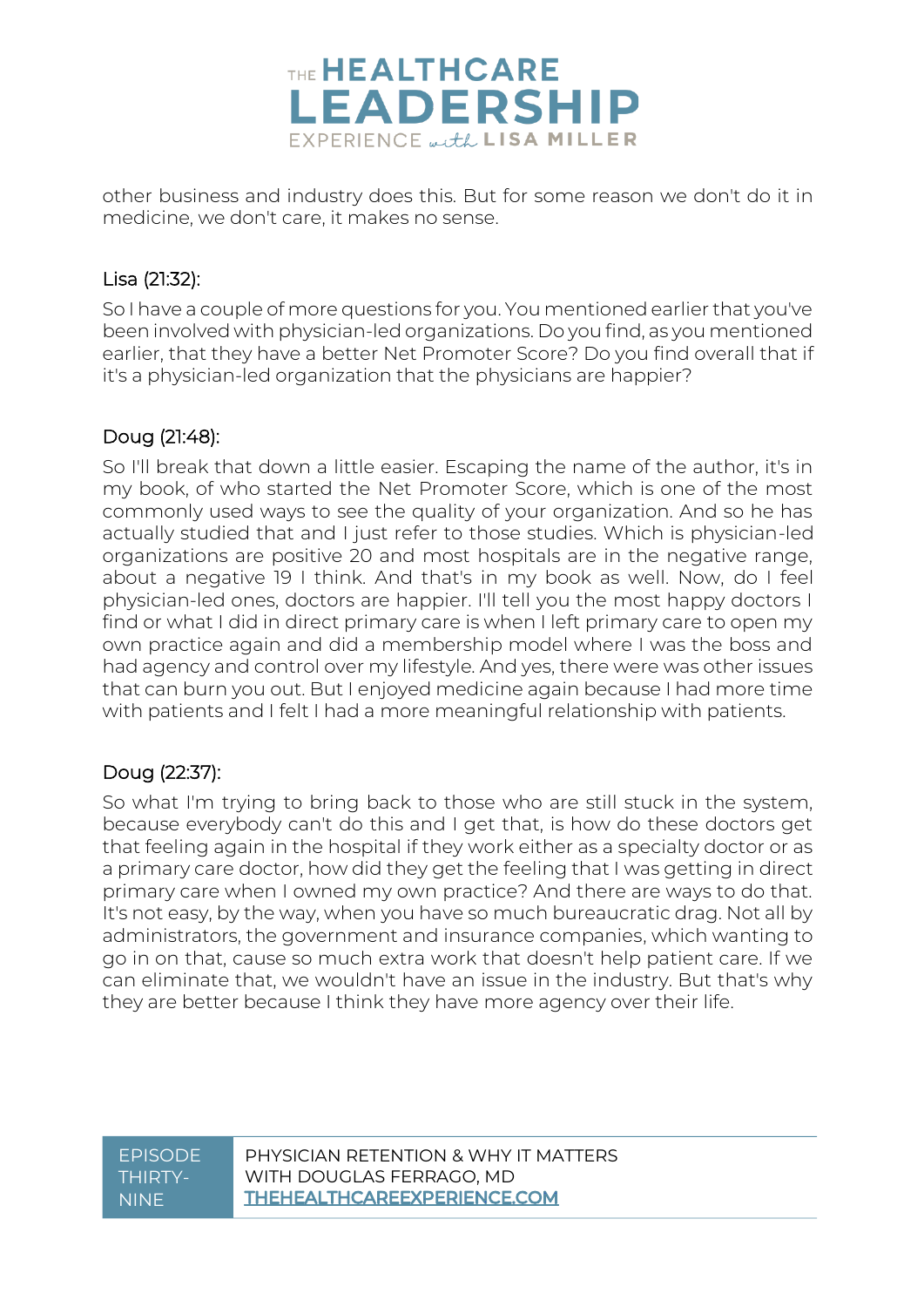

# Lisa (23:17):

If you have concierge practice, you're not burdened by insurance, all the things that they're not always an administrator's fault, it's the revenue cycles, the payment cycle. It's all those things that are very different from patient care. And makes sense that would be something physicians don't want to do, is to get involved in the business side. Unfortunately, we all have to live together in that world.

# Doug (23:40):

I agree with you 100%. Listen, I think administrators can say, "Wait a minute, what if the whole world didn't have these insurance companies we'd be paid in some type of model." They would love not dealing with these metrics and other crap too. I get that. So I never said administrators is 100% at fault, I never said their job is easy by any means. But what happens is we're always chasing our tails trying to make others happy, third parties that are not involved in that room with the patient. And when we do that, it takes away from patient care. So yeah, it's not an easy job in any hospital, I get that 100%.

#### Lisa (24:16):

They just wonder if the conversation should just change to look at different streams of process and flow and to ask that question, how can we serve our physicians in such a way they could see more patients? And you know, Doug, if they did that, it would have happier physicians. But by seeing more patients, it's also good for the hospital. So you just wonder, are we asking the right questions? Are we getting on the brainstorming board and saying, let's start with primary care or let's start with our hospitals. How do we get you in front of the patients more? What's your biggest bottleneck and how can we solve that for you?

# Doug (24:49):

But that goes right against all the metrics and all the other things that were added. So it's a battle because the truly way to do this, if you remove that bureaucratic baggage and I'm actually just spending time seeing that patient, it's not so many more patients, but more time and doing a better job because I have more time.

Hey, if I'm flipping burgers, I'm doing a better job if I have more time versus not more time, I don't care what the job is. And if I have more quality time with

| <b>EPISODE</b> | PHYSICIAN RETENTION & WHY IT MATTERS |
|----------------|--------------------------------------|
| THIRTY-        | WITH DOUGLAS FERRAGO, MD             |
| <b>NINE</b>    | <b>THEHEALTHCAREEXPERIENCE.COM</b>   |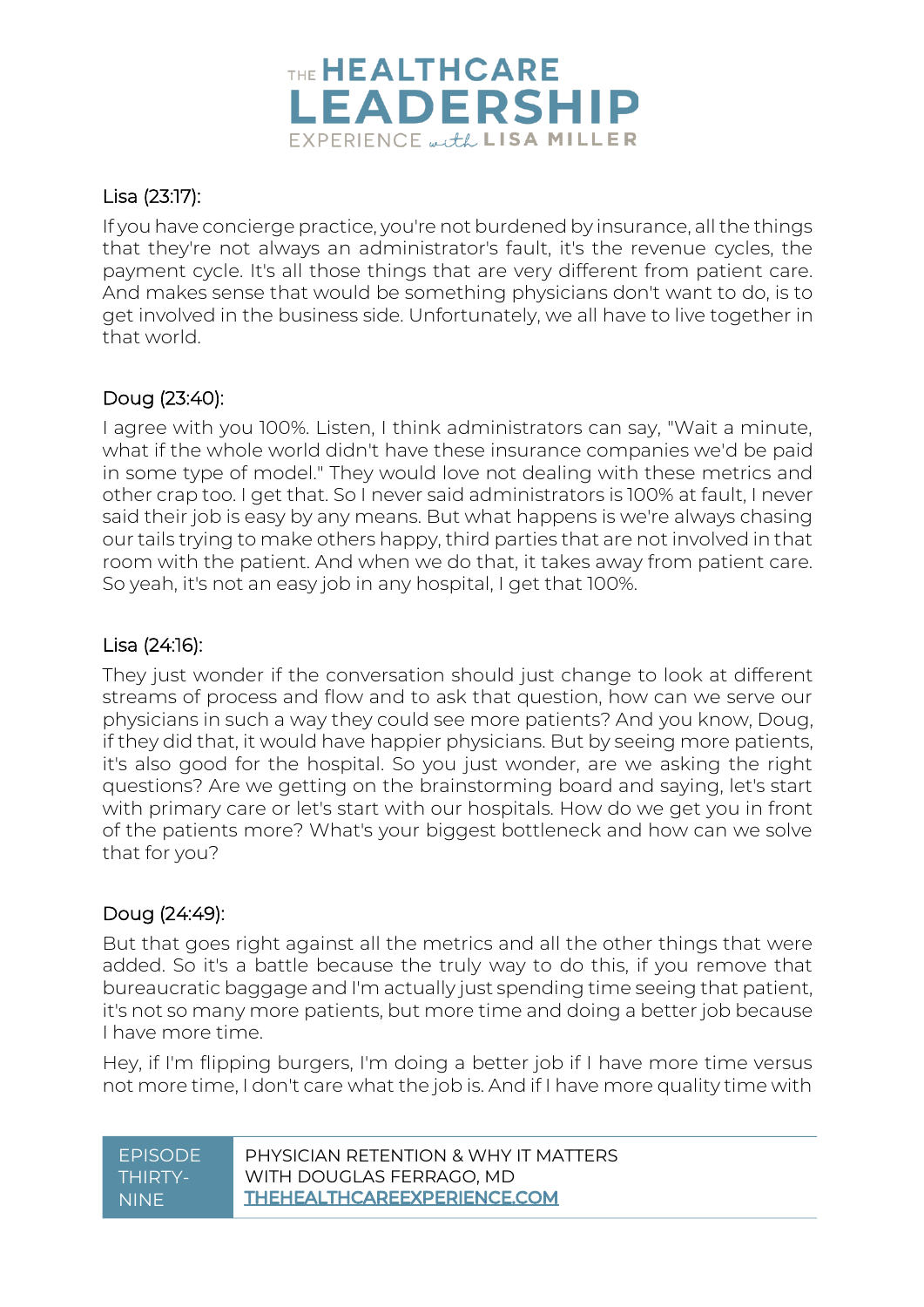

my patient again, that's the lens we see things through, is that we want better time with our patients, so we feel we get a better job and feel good about what we do, versus an industrialized processing plant. We don't like that.

#### Lisa (25:26):

And you make a really good point, more time. You could really get to know a patient better, maybe pick up those nuances, spend more time being proactive or talking about the future. On discharge, I think we really rush patients through, is at a time where care can be slowed down? You're absolutely right, there's probably a slowing down, spending more time that we need to focus more on.

So I feel like we could have another two hours of conversation, but I'm really sorry to say that our time is up. But the listeners can learn more about your book at physicianretention.com, which is pretty easy. I was on Amazon, I know you talk about the administrators very upset about your book. But interestingly, you have all five-star reviews. So I know you're doing a lot right. And you will absolutely be making a greater impact being brave and having an uncomfortable conversation. So thank you Doug, for being on the show.

#### Doug (26:23):

I truly appreciate it. Yes, if people want to contact me, you go to those websites. If you need speakers to talk to the organization, I'm very open to doing that. I truly want to help people and help doctors. That's my really ultimate goal.

#### Lisa (26:36):

That's great. Thank you for listening to The Healthcare Leadership Experience Radio Show on HealthcareNOW Radio. I'm Lisa Miller the hosts.

Please join us on Healthcare Radio now every day at 5:00 AM, 1:00 PM, 9:00 PM Eastern Time and other podcast apps. If you've got any recommendations or topics you'd like us to discuss, please reach out to me. I'm on LinkedIn and also you'll see my information on the show notes.

Thank you. And we look forward to having more discussions.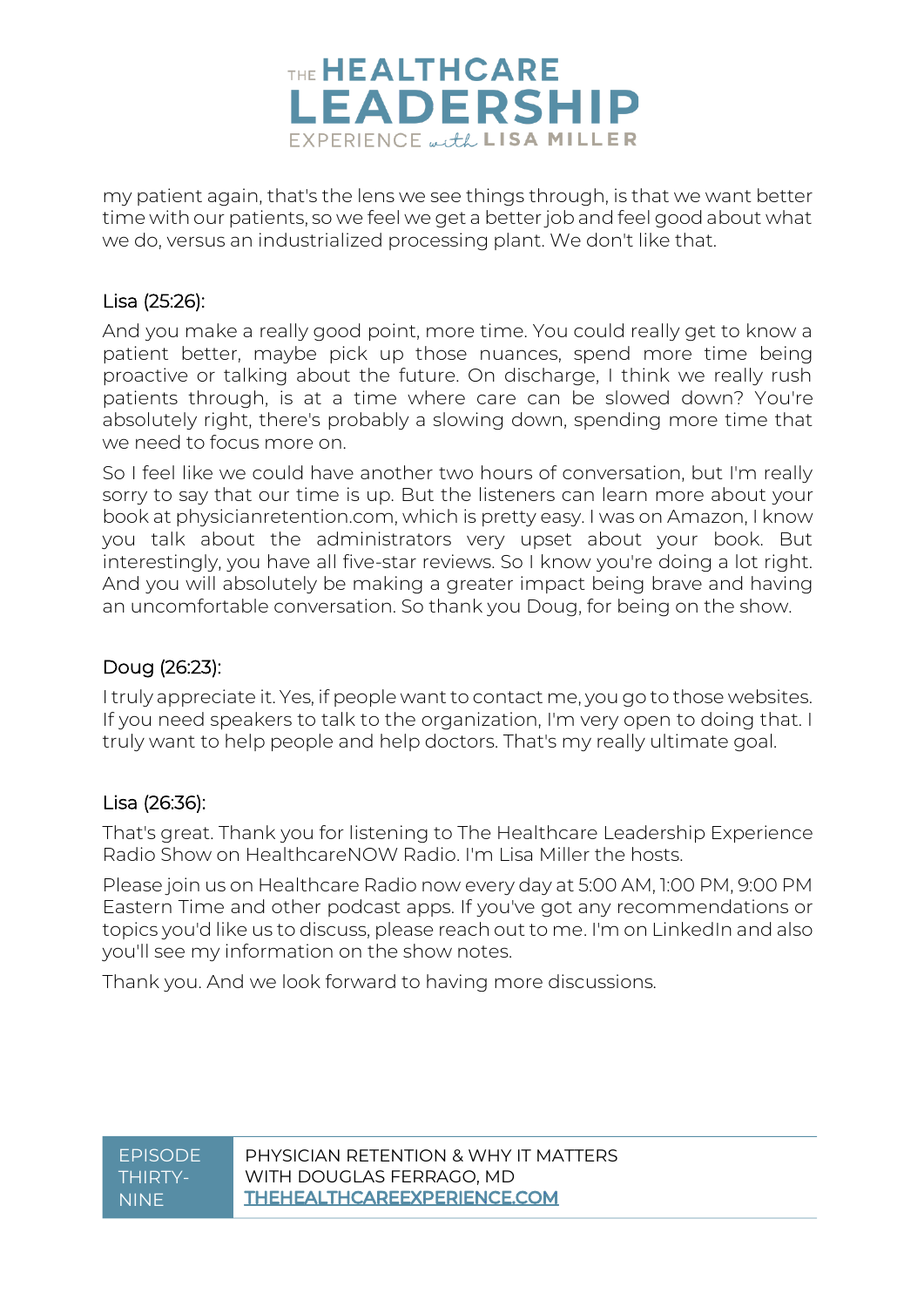

#### Outroduction (27:05):

Thank you for joining Lisa Miller for this episode of The Healthcare Leadership Experience Radio Show sponsored by VIE Healthcare Consulting. If you enjoyed the show, subscribe so you can automatically get notified when new shows premier weekly. Don't forget to leave us a review so more healthcare leaders like can discover us. This show is on HealthcareNOW Radio, Apple Podcast, Stitcher, Spotify, Pandora, and other major podcast platforms.

To reach out to Lisa personally, you can join the conversation on LinkedIn, where Lisa continues to have discussions on the business of healthcare. You can find links to Lisa's other social platforms in the show notes or at viehealthcare.com. The Healthcare Leadership Experience Radio Show is the think differently communication for healthcare leaders. And we are honored to have you tune in.

Join us next week for another episode of The Healthcare Leadership Experience Radio Show.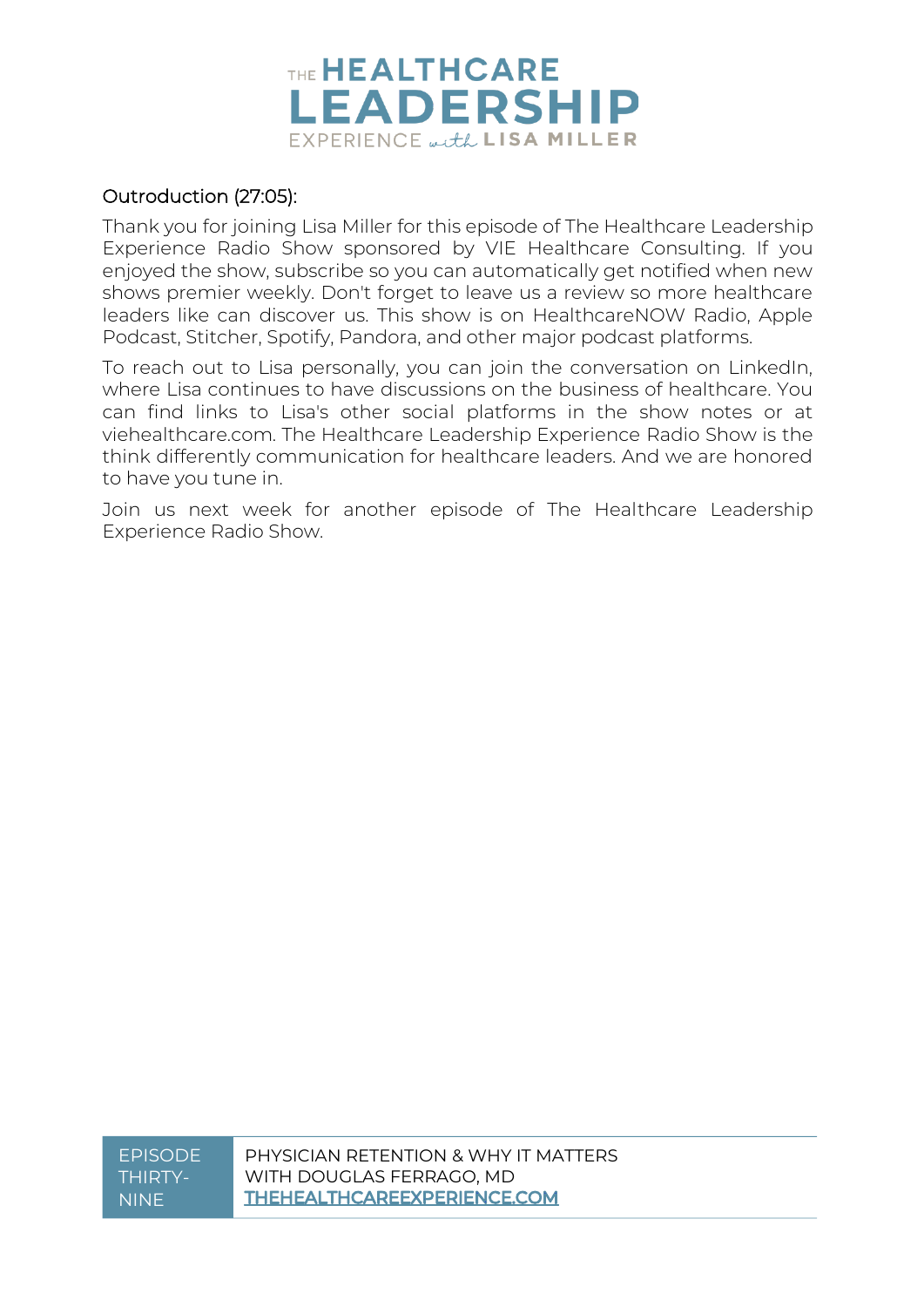# THE **HEALTHCARE LEADERSHIP** EXPERIENCE with LISA MILLER



#### MEET LISA MILLER

*It's important for hospitals to have a clearly defined cost savings strategy with purchased services as a component to that strategy. We provide our clients with a focused roadmap to achieve those savings through our expertise since 1999*

Lisa Miller launched VIE Healthcare Consulting in 1999 to provide leading-edge financial and operational consulting for hospitals, healthcare institutions, and all providers of patient care.

She has become a recognized leader in

healthcare operational performance improvement, and with her team has generated more than \$720 million in financial improvements for VIE Healthcare's clients.

Lisa is a trusted advisor to hospital leaders on operational strategies within margin improvement, process improvements, technology/ telehealth, the patient experience, and growth opportunities.

Her innovative projects include VIE Healthcare's EXCITE! Program, a performance improvement workshop that captures employee ideas and translates them into profit improvement initiatives, and Patient Journey Mapping®, an effective qualitative approach for visualizing patient experience to achieve clinical, operating, and financial improvements.

Lisa has developed patented technology for healthcare financial improvement within purchased services; in addition to a technology that increases patient satisfaction through front line insights.

Lisa received a BS degree in Business Administration from Eastern University in Pennsylvania and a Masters in Healthcare Administration from Seton Hall University in New Jersey.

She is a member of the National Honor Society for Healthcare Administration – Upsilon Phi Delta. Her book *The Entrepreneurial Hospital* is being published by Taylor Francis.

| EPISODE  | PHYSICIAN RETENTION & WHY IT MATTERS |
|----------|--------------------------------------|
| THIRTY-  | WITH DOUGLAS FERRAGO, MD             |
| ' NINE I | <b>THEHEALTHCAREEXPERIENCE.COM</b>   |